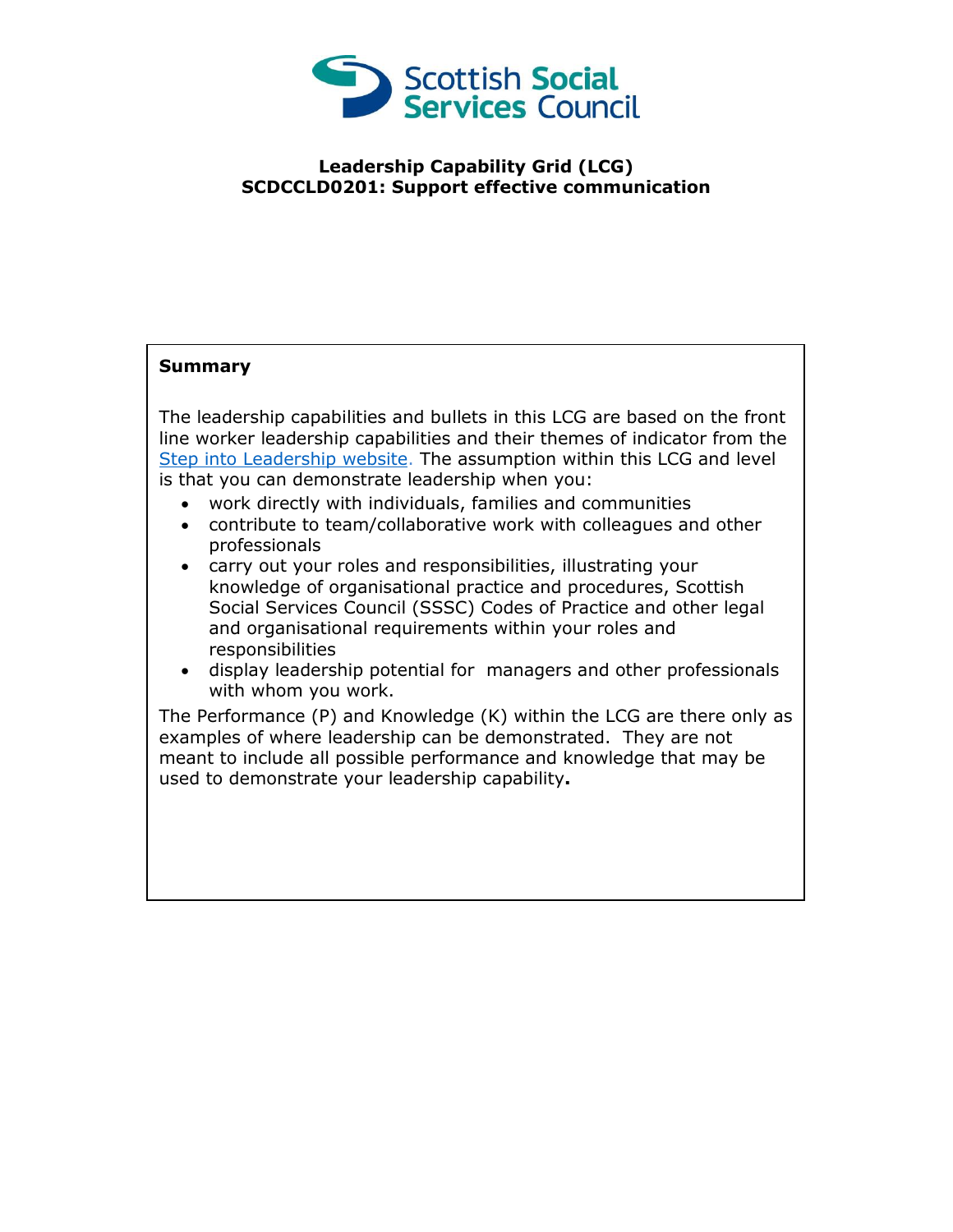

## **Leadership Capability Grid (LCG) SCDCCLD0201: Support effective communication**

| Leadership<br>capabilities            | When supporting effective communication you can<br>demonstrate leadership capabilities by:                                                                                                                                                                                                                                                                                                                                                                                                                                                                                                                                                                                                                                                                                                                                                     |
|---------------------------------------|------------------------------------------------------------------------------------------------------------------------------------------------------------------------------------------------------------------------------------------------------------------------------------------------------------------------------------------------------------------------------------------------------------------------------------------------------------------------------------------------------------------------------------------------------------------------------------------------------------------------------------------------------------------------------------------------------------------------------------------------------------------------------------------------------------------------------------------------|
| <b>Vision</b>                         | Providing a vision for those with whom you work and your<br>organisation when you:<br>• See how best to make a difference when providing active support<br>$(P2, 4, 5, 7, 10, 14, 15, 17, 24; K, 1, 2, 14, 15, 16, 17, 18, 28, 29, 43)$<br>Communicate and promote ownership of the vision when working<br>with others (P2,4,5,7; K14,17,22,25,28,29) and when<br>recording and reporting (P6,31; K37-41)<br>• Promote social service values through active participation and<br>personalisation (P2,4,5,7,10; K1,2,14,16,19) when working<br>with others and when recording and reporting<br>$(P6, 25, 26, 29, 30, 31, 32, 33, 34; K1-4, 33, 35, 37-41, 42)$<br>• See the bigger picture when demonstrating knowledge and<br>practice of organisational, local and national policies and<br>procedures (P6,25,26,28,29,34;<br>$K$ 6,37-41,42) |
| Self-<br>leadership                   | Displaying self leadership when you:<br>Demonstrate and adapt leadership in response to changing needs<br>$\bullet$<br>and preferences and overcoming barriers $(P3,4,5,17,18; K)$<br>30,31)<br>• Improve own leadership when you seek advice $(P4,5,24)$ ;<br>K22, 30, 31)<br>• Demonstrate and promote resilience when adapting practice and<br>overcoming barriers (P2,3,4,5,17,18,24;<br>K14, 15, 17, 20, 22, 30, 31)<br>• Challenge discrimination and oppression $(P7, 10, 25; K 1, 2)$                                                                                                                                                                                                                                                                                                                                                  |
| <b>Motivating</b><br>and<br>inspiring | Motivating and inspiring others when you:<br>• Inspire people by personal example $(P4,5,18,22,24; K17,20,22)$<br>• Recognise and value the contribution of others ( $P4, 5, 24$ ;<br>K9, 11, 22)                                                                                                                                                                                                                                                                                                                                                                                                                                                                                                                                                                                                                                              |